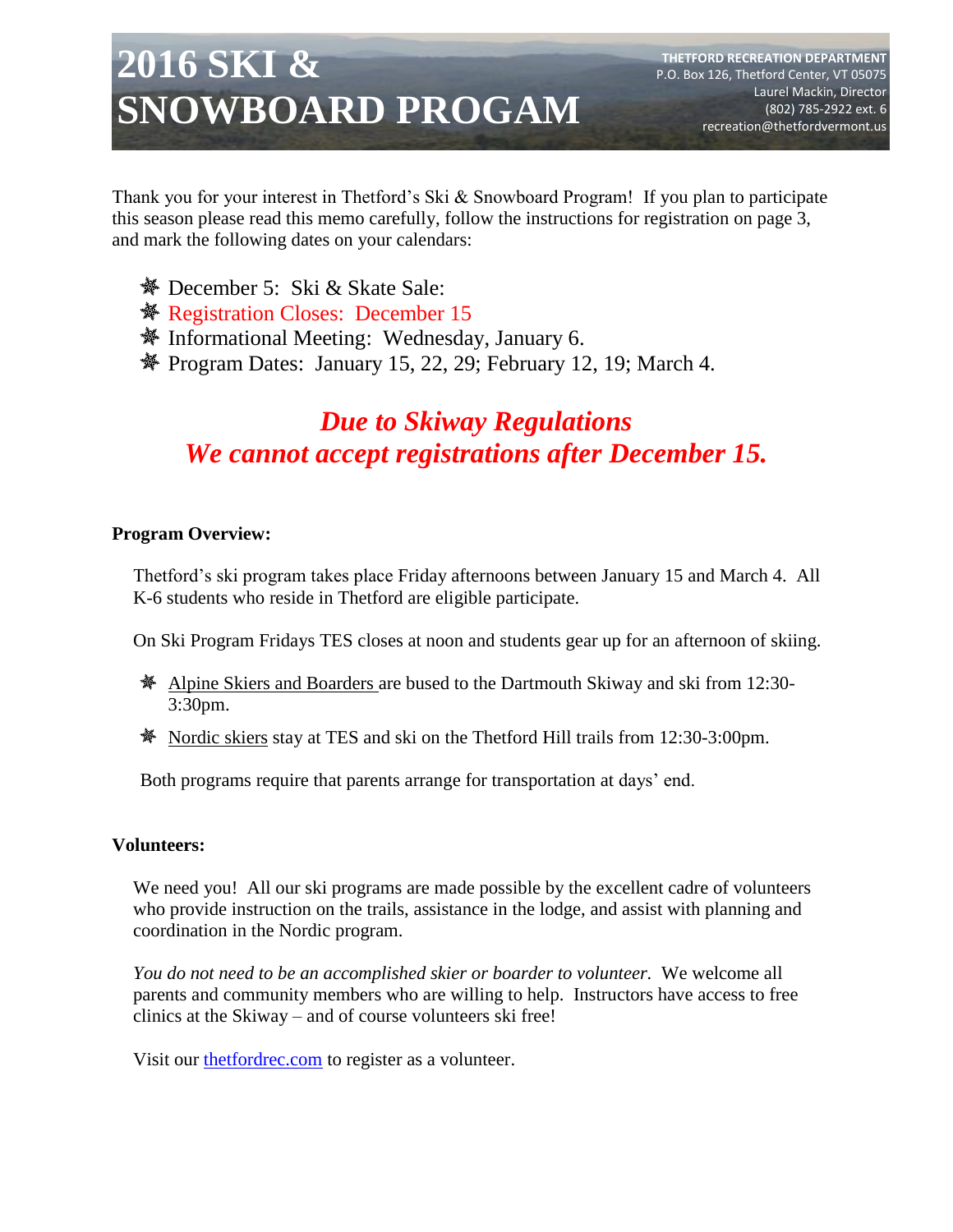### **Alpine Program Orientation: January 6**

All first-time Alpine Program volunteers and parents *must* attend the orientation meeting, which takes place at Town Hall on Wednesday, January 6 at 7:00 pm.

### **Equipment:**

 Each skier/boarder must have their own equipment. Helmets are required for *everyone* in the Alpine program, including instructors.

| <b>Alpine Skiers</b>    | <b>Snowboarders</b>     | <b>Nordic Skiers</b> |
|-------------------------|-------------------------|----------------------|
| <b>Skis</b>             | Snowboard               | <b>Skis</b>          |
| Poles (non-beginners)   | Helmet                  | Poles                |
| Helmet                  | Warm mittens/socks      | Warm mittens/socks   |
| Warm mittens/socks      | Waterproof jacket/pants | Ski jacket and pants |
| Waterproof jacket/pants |                         |                      |

- Be sure that your child's equipment fits properly and has been adjusted to your child by a professional *before* the first program day.
- Our December 5 Ski & Skate Consignment Sale is a great opportunity to find quality equipment for the whole family. See below for details.
- The Dartmouth Skiway offers a number of options for equipment rentals, including an option to rent only for program days. You can find details about options and prices on page 4.

### **Supervisory Ratios for Young Skiers/Boarders:**

- ALL beginners and kindergarteners in the Alpine program must be accompanied by an adult for the first three sessions. A beginner is a skier who has never skied or is unable to ride the chair lift without assistance. If safety permits, during the final three sessions families can partner to provide one volunteer for every 2-3 children. You are of help to us even if you cannot ski yourself.
- All beginners and kindergarteners in the Nordic program must be accompanied by an adult at the program start. Depending on skier ability, they may be asked to attend all sessions.
- Beginner snowboarding lessons may be subject to instructor availability.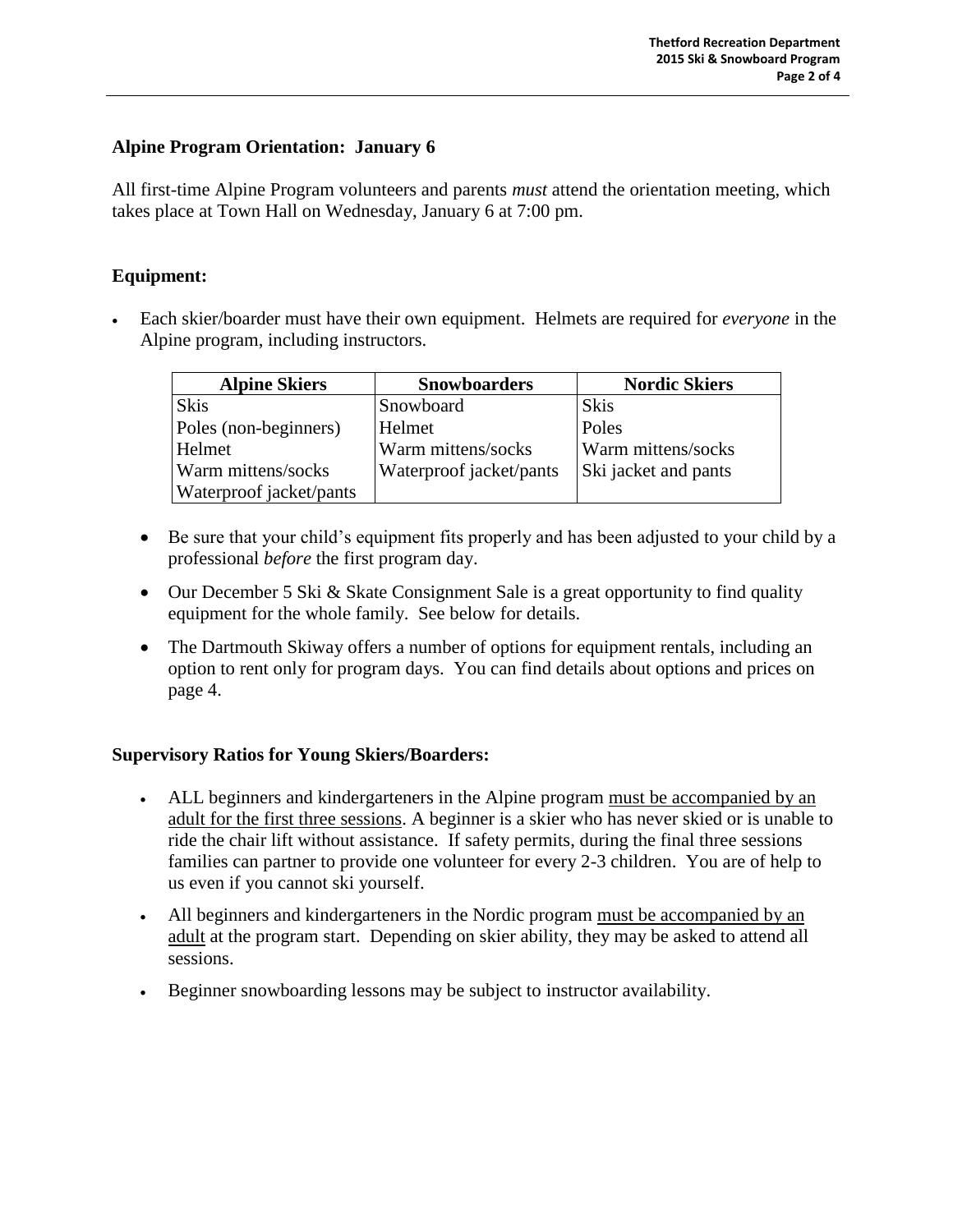### **Ski & Skate Consignment Sale: Sunday, December 5**

Ski program volunteers will be hosting our annual Ski & Skate Consignment Sale on **Sunday, December 5th from 12:30 to 2:00 pm**. Proceeds from the sale provide critical support for the program, so please rummage through your closets and garages and set aside equipment and winter clothing to be consigned.

- **EXECUTE:** Consignment will be taken on Saturday December  $6<sup>th</sup>$  from 4:00-6:00 pm and Sunday the  $7<sup>th</sup>$  from 9:00-11:00 am. One-third of all proceeds go to support the ski program and twothirds of each sale are returned to the consignor.
- Volunteers who serve for a 2-hour shift during either consignment or sale hours are allowed first access to purchasing equipment from noon to 12:30. Please let Laurel or Adam know when you would like to help.

# **Registration**

Create your registration form at [thetfordrec.com.](http://www.thetfordrec.com/info/) If you have an account, simply register as you would a team sport or other rec program. Register to volunteer at the as you register your child.

*Registration is not complete until payment has been received.*

Please make checks payable to the Town of Thetford.

| <b>Fees:</b>                                                                                    |                                                                                                                                                                                     |  |
|-------------------------------------------------------------------------------------------------|-------------------------------------------------------------------------------------------------------------------------------------------------------------------------------------|--|
| - Alpine skiers & boarders: \$85<br>- Skiway Pass holders: \$35<br>- Cross-country skiers: \$35 | Anyone in need of financial assistance can request<br>support by completing our <b>Scholarship Application</b> .<br>To receive a printed copy contact the Recreation<br>Department. |  |

### **Have questions? Need Help?**

- **If you have questions about the volunteer program please contact Adam Cole, Volunteer** Coordinator, at [Adam@coleelectric.com](mailto:Adam@coleelectric.com) or by phone at (802) 785-2534.
- **For all other questions contact Laurel Mackin, Recreation Director, at** [recreation@thetfordvermont.us](mailto:recreation@thetfordvermont.us) or by phone at (802) 785-2922 ext. 6.

Thank you and THINK SNOW.